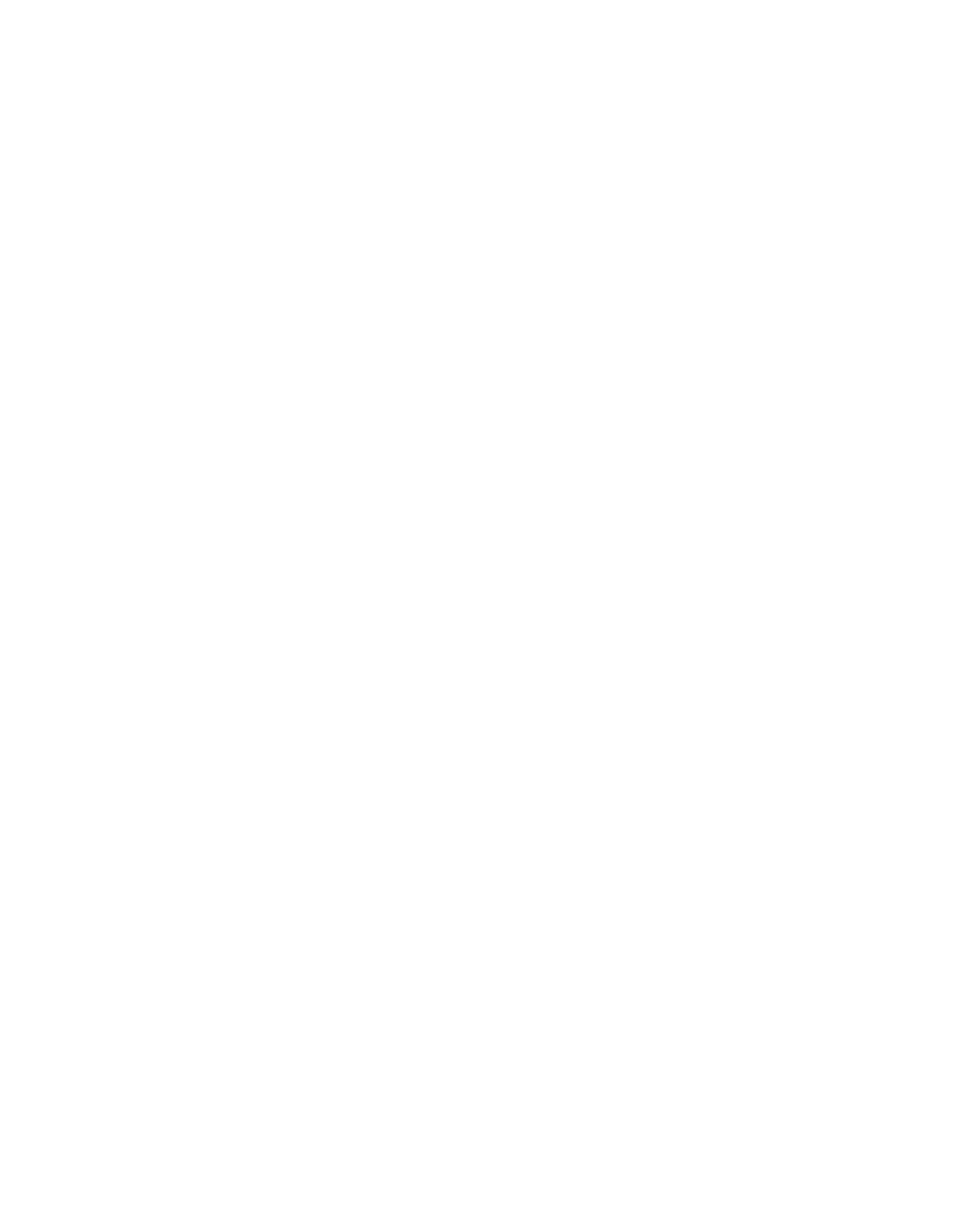## Cognitive Development

| 1. Number Concepts                                          | Date        | <b>Skill Observed</b> | (item) |
|-------------------------------------------------------------|-------------|-----------------------|--------|
| examples:                                                   |             |                       |        |
| o arranges objects in one-to-<br>one correspondence         |             |                       |        |
| o recognizes numerals                                       |             |                       |        |
| o counts concrete objects to                                |             |                       |        |
| five or higher<br>o compares numbers                        |             |                       |        |
| o measures                                                  |             |                       |        |
|                                                             |             |                       |        |
| 2. Shapes / Spatial Skills                                  | <b>Date</b> | <b>Skill Observed</b> | (item) |
| examples:                                                   |             |                       |        |
| o recognizes, describes, and<br>names shapes                |             |                       |        |
| o puts together puzzles                                     |             |                       |        |
| o describes position and<br>direction                       |             |                       |        |
| o investigates putting shapes<br>together                   |             |                       |        |
| o relates part to whole                                     |             |                       |        |
| 3. Patterns / Sequences                                     | Date        | Skill Observed        | (item) |
| examples:                                                   |             |                       |        |
| o recognizes and reproduces<br>simple patterns              |             |                       |        |
| o understands basic time<br>concepts                        |             |                       |        |
| o puts pictures or objects in<br>sequential order           |             |                       |        |
| o recognizes change in the<br>environment over time         |             |                       |        |
| 4. Classification                                           | Date        | <b>Skill Observed</b> | (item) |
|                                                             |             |                       |        |
| examples:<br>o matches objects that are                     |             |                       |        |
| alike                                                       |             |                       |        |
| o describes similarities and<br>differences between objects |             |                       |        |
| o sorts objects by attributes                               |             |                       |        |
| o assists in creating and using<br>graphs                   |             |                       |        |
|                                                             |             |                       |        |
| 5. Problem Solving                                          | Date        | Skill Observed        | (item) |
| examples:                                                   |             |                       |        |
| o makes observations                                        |             |                       |        |
| o uses scientific tools                                     |             |                       |        |
| o experiments with cause and<br>effect                      |             |                       |        |
| o predicts outcomes based on<br>previous experience         |             |                       |        |
| o uses scientific words and<br>phrases                      |             |                       |        |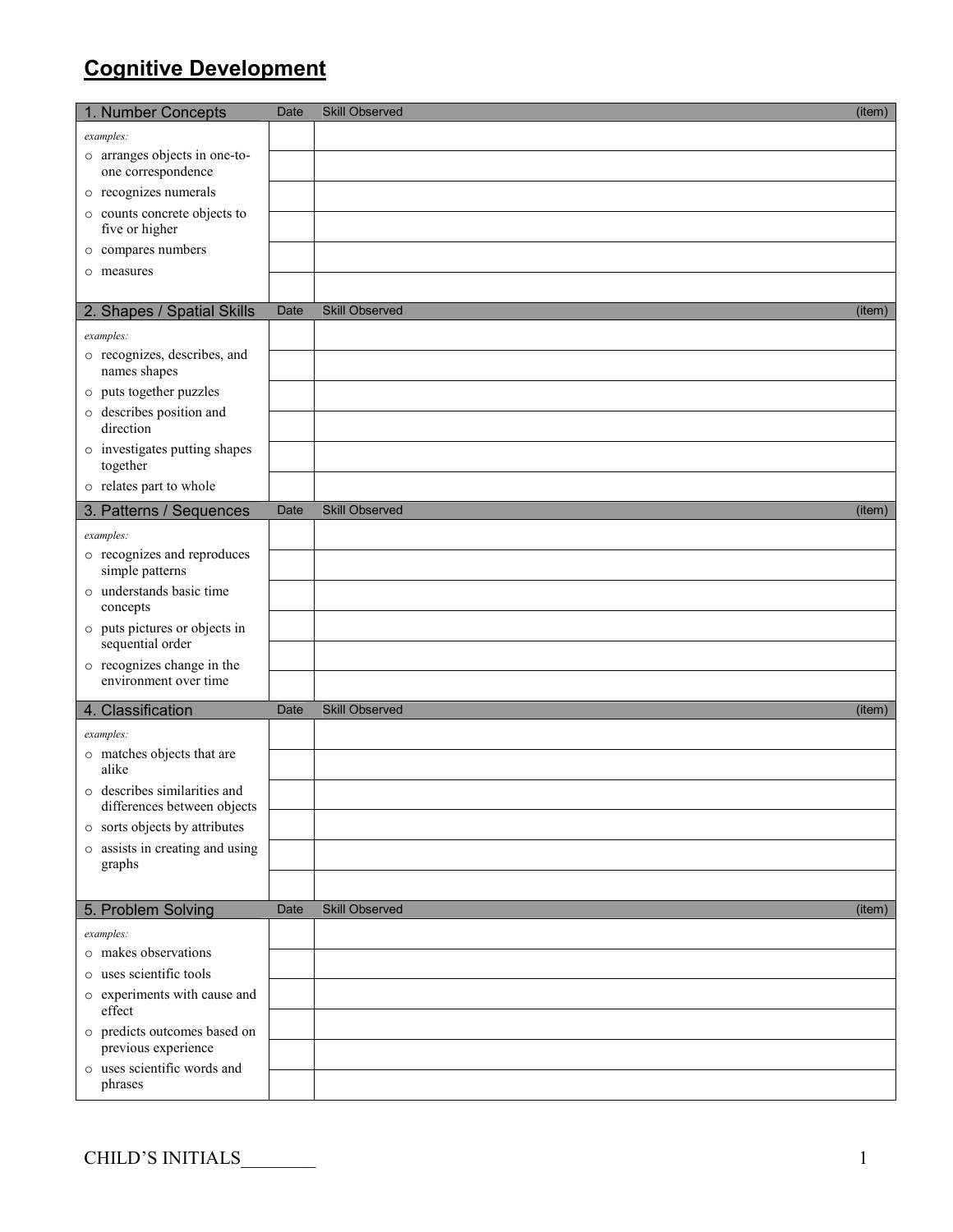## Language Development

| 1. Listening                                          | Date | Skill Observed<br>(item)        |
|-------------------------------------------------------|------|---------------------------------|
| examples:                                             |      |                                 |
| o listens and responds to                             |      |                                 |
| stories                                               |      |                                 |
| o answers questions                                   |      |                                 |
| o follows oral directions                             |      |                                 |
| o recalls information                                 |      |                                 |
|                                                       |      |                                 |
|                                                       |      |                                 |
| 2. Auditory                                           | Date | <b>Skill Observed</b><br>(item) |
|                                                       |      |                                 |
| examples:<br>o identifies rhyming words               |      |                                 |
| o recognizes letter sounds                            |      |                                 |
| o identifies words with same                          |      |                                 |
| beginning sounds                                      |      |                                 |
| o divides words into syllable                         |      |                                 |
| sounds                                                |      |                                 |
|                                                       |      |                                 |
| 3. Speech Production                                  | Date | Skill Observed<br>(item)        |
| examples:                                             |      |                                 |
| o uses new vocabulary in                              |      |                                 |
| everyday speech                                       |      |                                 |
| o asks questions                                      |      |                                 |
| o speaks in complete                                  |      |                                 |
| sentences                                             |      |                                 |
| o pronounces letters correctly                        |      |                                 |
|                                                       |      |                                 |
| 4. Reading                                            | Date | Skill Observed<br>(item)        |
| examples:                                             |      |                                 |
| o pretend reads to self or                            |      |                                 |
| others                                                |      |                                 |
| o recognizes symbols and<br>environmental print       |      |                                 |
| o knows reading progression                           |      |                                 |
| (left-right, top-bottom)<br>o recognizes letters and  |      |                                 |
| familiar words                                        |      |                                 |
| 5. Writing                                            | Date | Skill Observed<br>(item)        |
| examples:                                             |      |                                 |
| o draws, traces and copies<br>simple shapes and forms |      |                                 |
| o imitates writing in play                            |      |                                 |
| o dictates for adults to write                        |      |                                 |
| o writes letters in name and                          |      |                                 |
| familiar words                                        |      |                                 |
|                                                       |      |                                 |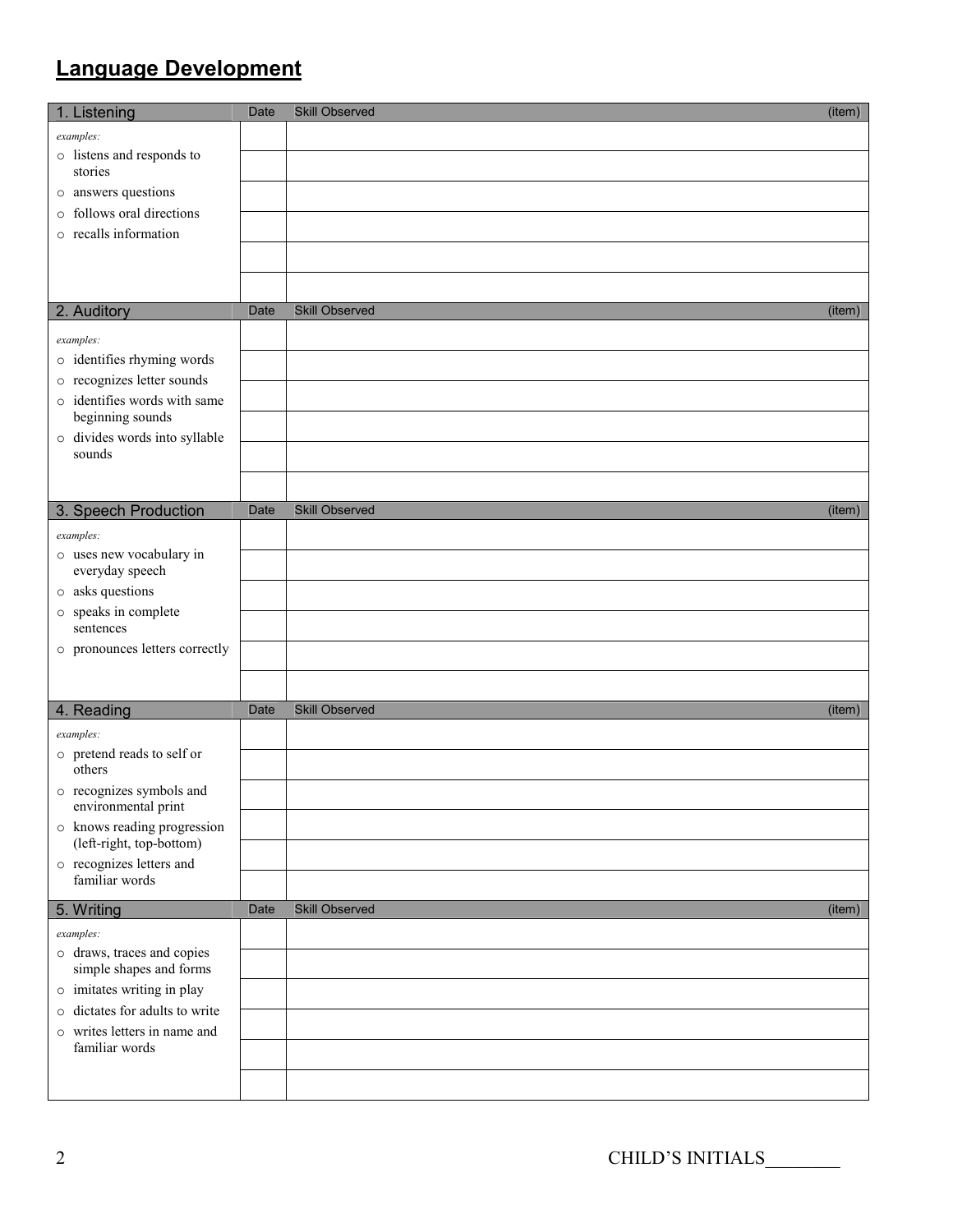## Motor Development

| 1. Body Awareness                                  | Date | Skill Observed        | (item) |
|----------------------------------------------------|------|-----------------------|--------|
| examples:                                          |      |                       |        |
| o aware of name, location                          |      |                       |        |
| and relationship of body<br>parts                  |      |                       |        |
| o moves from place to place                        |      |                       |        |
| in different ways                                  |      |                       |        |
| o moves in rhythm; dances                          |      |                       |        |
| o participates in movement<br>activities and games |      |                       |        |
|                                                    |      |                       |        |
| 2. Muscle Coordination                             | Date | <b>Skill Observed</b> | (item) |
| examples:<br>o climbs up and down easily           |      |                       |        |
| o pedals and steers wheeled                        |      |                       |        |
| vehicles                                           |      |                       |        |
| o throws, catches and kicks                        |      |                       |        |
| objects<br>o coordinates and controls              |      |                       |        |
| advanced large motor                               |      |                       |        |
| movements                                          |      |                       |        |
| 3. Balance                                         | Date | <b>Skill Observed</b> | (item) |
| examples:                                          |      |                       |        |
| o stands and hops on one foot                      |      |                       |        |
| o walks on tip toes several<br>steps               |      |                       |        |
| o walks on a balance beam                          |      |                       |        |
| o walks backward                                   |      |                       |        |
|                                                    |      |                       |        |
|                                                    |      |                       |        |
|                                                    |      | <b>Skill Observed</b> |        |
| 4. Manual Dexterity                                | Date |                       | (item) |
| examples:<br>o refines the use of eating           |      |                       |        |
| utensils and tools                                 |      |                       |        |
| $\circ~$ rolls and manipulates play<br>dough       |      |                       |        |
| o picks up small objects                           |      |                       |        |
| o holds writing tool with                          |      |                       |        |
| thumb and two fingers                              |      |                       |        |
| 5. Eye-Hand Coordination                           | Date | Skill Observed        | (item) |
| examples:                                          |      |                       |        |
| o manipulates small objects                        |      |                       |        |
| such as blocks and pegs                            |      |                       |        |
| o strings beads                                    |      |                       |        |
| weaves ribbon<br>$\circ$<br>cuts with scissors     |      |                       |        |
| $\circ$<br>draws detailed pictures<br>$\circ$      |      |                       |        |
| o refines letter writing                           |      |                       |        |
|                                                    |      |                       |        |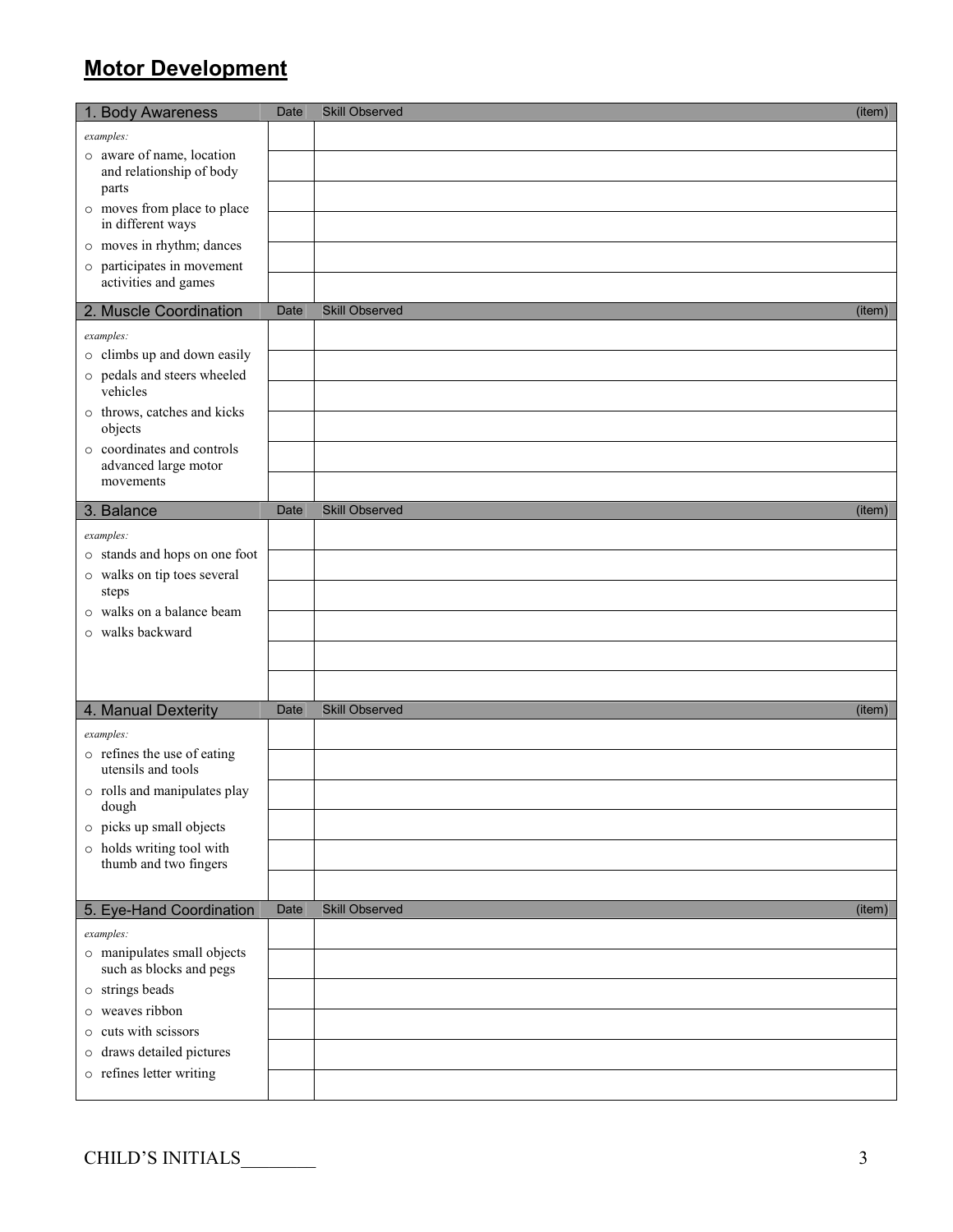### Personal Development

| 1. Confidence                                  | Date | Skill Observed        | (item) |
|------------------------------------------------|------|-----------------------|--------|
| examples:                                      |      |                       |        |
| o adjusts well to new                          |      |                       |        |
| situations<br>o takes pride in own             |      |                       |        |
| accomplishments                                |      |                       |        |
| o completes projects,                          |      |                       |        |
| persistent<br>o creates a plan, sets goals     |      |                       |        |
| o tries new things                             |      |                       |        |
| 2. Responsibility                              | Date | <b>Skill Observed</b> | (item) |
| examples:                                      |      |                       |        |
| o recognizes and manages<br>own feelings       |      |                       |        |
| o takes care of own property                   |      |                       |        |
| o follows class rules and<br>routines          |      |                       |        |
| o knows own information                        |      |                       |        |
| (full name, age, phone<br>number, address)     |      |                       |        |
| 3. Independence                                | Date | Skill Observed        | (item) |
| examples:                                      |      |                       |        |
| o demonstrates self-direction                  |      |                       |        |
| o expresses own interests                      |      |                       |        |
| o practices self-help skills                   |      |                       |        |
| o makes informed choices                       |      |                       |        |
|                                                |      |                       |        |
|                                                |      |                       |        |
|                                                |      | <b>Skill Observed</b> |        |
| 4. Creativity                                  | Date |                       | (item) |
| examples:<br>o creates original work           |      |                       |        |
| o draws or builds                              |      |                       |        |
| representations                                |      |                       |        |
| o engages in role play                         |      |                       |        |
| o makes believe with objects                   |      |                       |        |
|                                                |      |                       |        |
|                                                |      |                       |        |
| 5. Health and Safety                           | Date | Skill Observed        | (item) |
| examples:                                      |      |                       |        |
| o recognizes and chooses<br>healthy foods      |      |                       |        |
| o practices health promoting<br>routines       |      |                       |        |
| o recognizes the need for<br>exercise and rest |      |                       |        |
| o practices and understands                    |      |                       |        |
| safe conduct                                   |      |                       |        |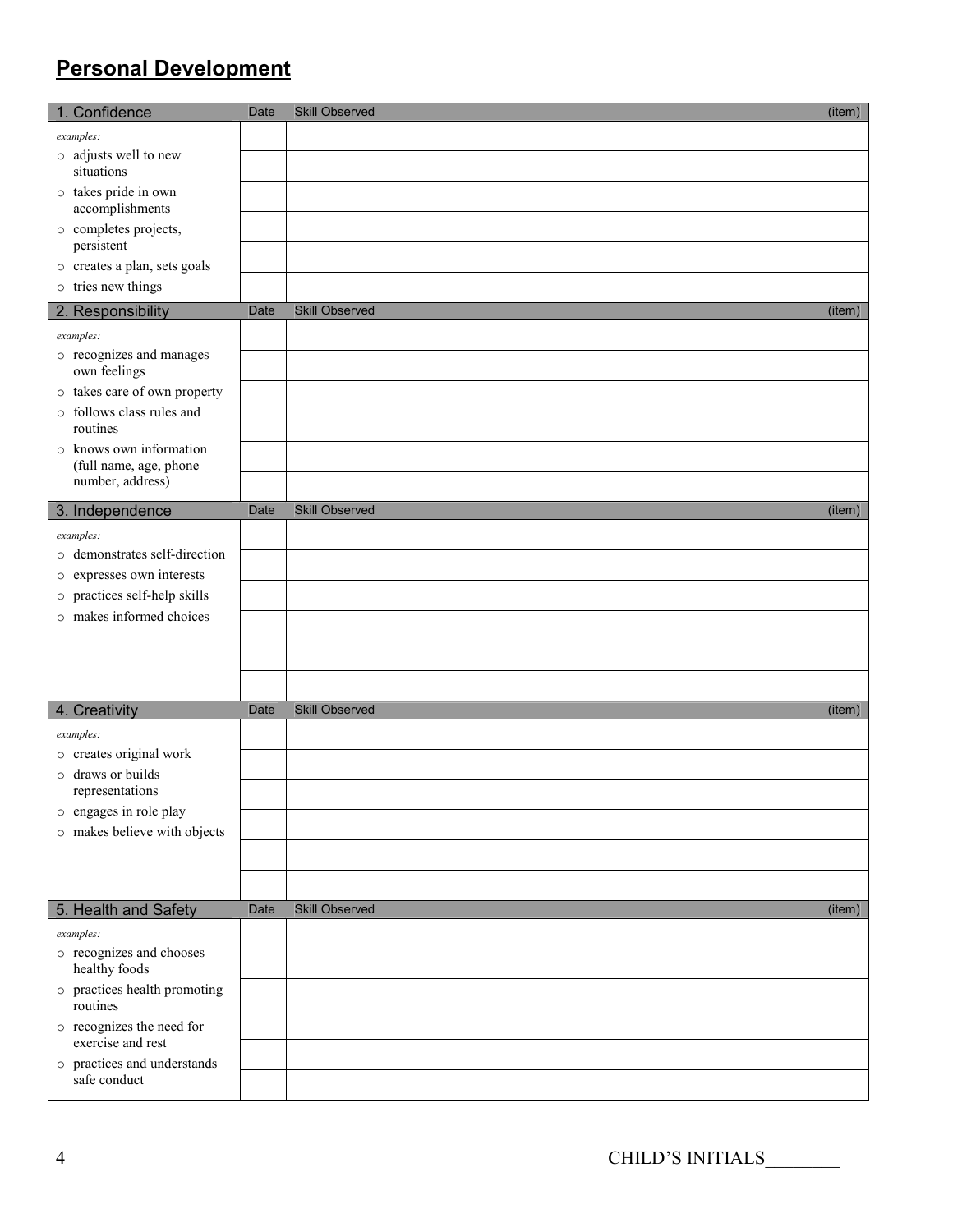### Social Development

| 1. Communication                                     | Date | Skill Observed<br>(item)        |
|------------------------------------------------------|------|---------------------------------|
| examples:                                            |      |                                 |
| o expresses feelings verbally<br>and nonverbally     |      |                                 |
| o talks about personal                               |      |                                 |
| situations<br>o participates in group                |      |                                 |
| discussions                                          |      |                                 |
| o takes turns listening and<br>speaking              |      |                                 |
| 2. Cooperation                                       | Date | <b>Skill Observed</b><br>(item) |
| examples:                                            |      |                                 |
| o works and plays well with<br>others                |      |                                 |
| o responds to suggestions<br>from others             |      |                                 |
| o shares and takes turns                             |      |                                 |
| o negotiates with others                             |      |                                 |
|                                                      |      |                                 |
| 3. Respectfulness                                    | Date | Skill Observed<br>(item)        |
| examples:                                            |      |                                 |
| o uses respectful words                              |      |                                 |
| o shows respect for others<br>and their property     |      |                                 |
| o responds positively to<br>differences between self |      |                                 |
| and others<br>o listens to others who are            |      |                                 |
| speaking                                             |      |                                 |
| 4. Empathy                                           | Date | Skill Observed<br>(item)        |
| examples:                                            |      |                                 |
| o uses visual cues to name<br>how others are feeling |      |                                 |
| o attempts to explain feelings                       |      |                                 |
| o offers help to others                              |      |                                 |
| o predicts what another might<br>need or want        |      |                                 |
| o sees another perspective                           |      |                                 |
|                                                      |      |                                 |
| 5. Community                                         | Date | Skill Observed<br>(item)        |
| examples:                                            |      |                                 |
| o takes care of classroom and<br>class materials     |      |                                 |
| o participates in class jobs                         |      |                                 |
| $\circ$ works as a member of a<br>group              |      |                                 |
| o understands roles of people<br>in society          |      |                                 |
|                                                      |      |                                 |